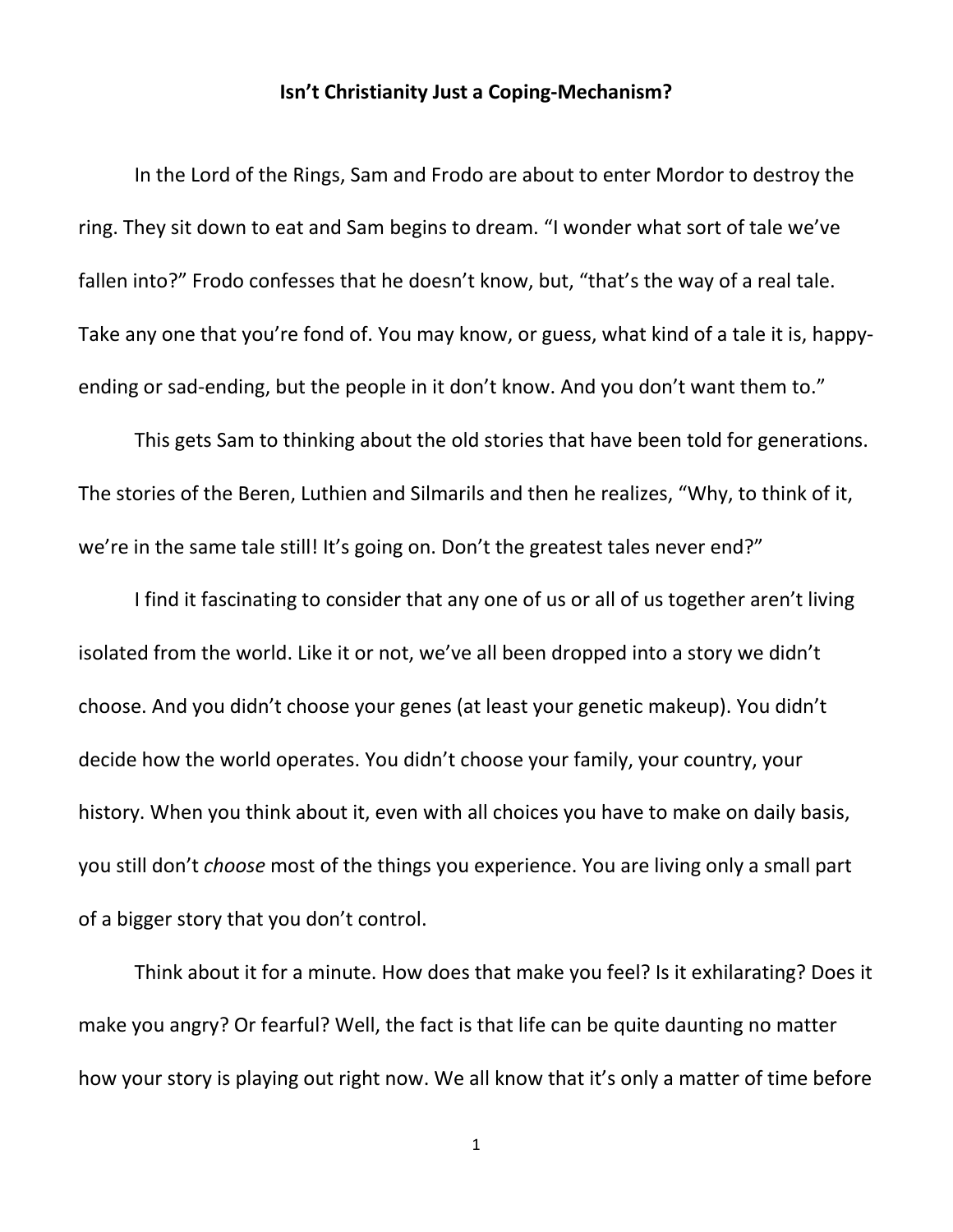our time runs out and we're facing the great unknown. We also know that in-between now and then, we're in for a great amount of heartache. That's the reality of the world it always has been. That's why today's question is so important.

This is the fourth week of our Beta series where we are talking about questions people ask about Christianity. Today we're talking about the question, *"Isn't Christianity just a coping-mechanism for people who can't handle life?"* There are some other ways it's often phrased. I've heard, "Christianity is just a psychological crutch for weak-minded people." And then a more philosophical bent—religion or belief in God or Christianity take your pick—is just a psychological projection of what you want to be true. So, that's the basic question we're dealing with today.

Well, I don't have an answer-I actually have three answers. "Yes," "No," and "Oh, you want to play THAT game?" I'll take them in reverse order.

Now, many times when people say that Christianity is just crutch, what they're implying is that since they can point to our motivation for belief, that shows the belief is false. Well, first of all—no it doesn't. It has some rhetorical power (it *sounds* good), but it's actually what we call the genetic fallacy. How I feel about something or how I came to believe something has nothing to do with whether it's true.

For instance, imagine a couple of kids on a playground and one of them says, "You only believe that because you dad said it." Well, it might be true that my dad did say it and I trust my dad. But that in itself doesn't prove it's right or wrong.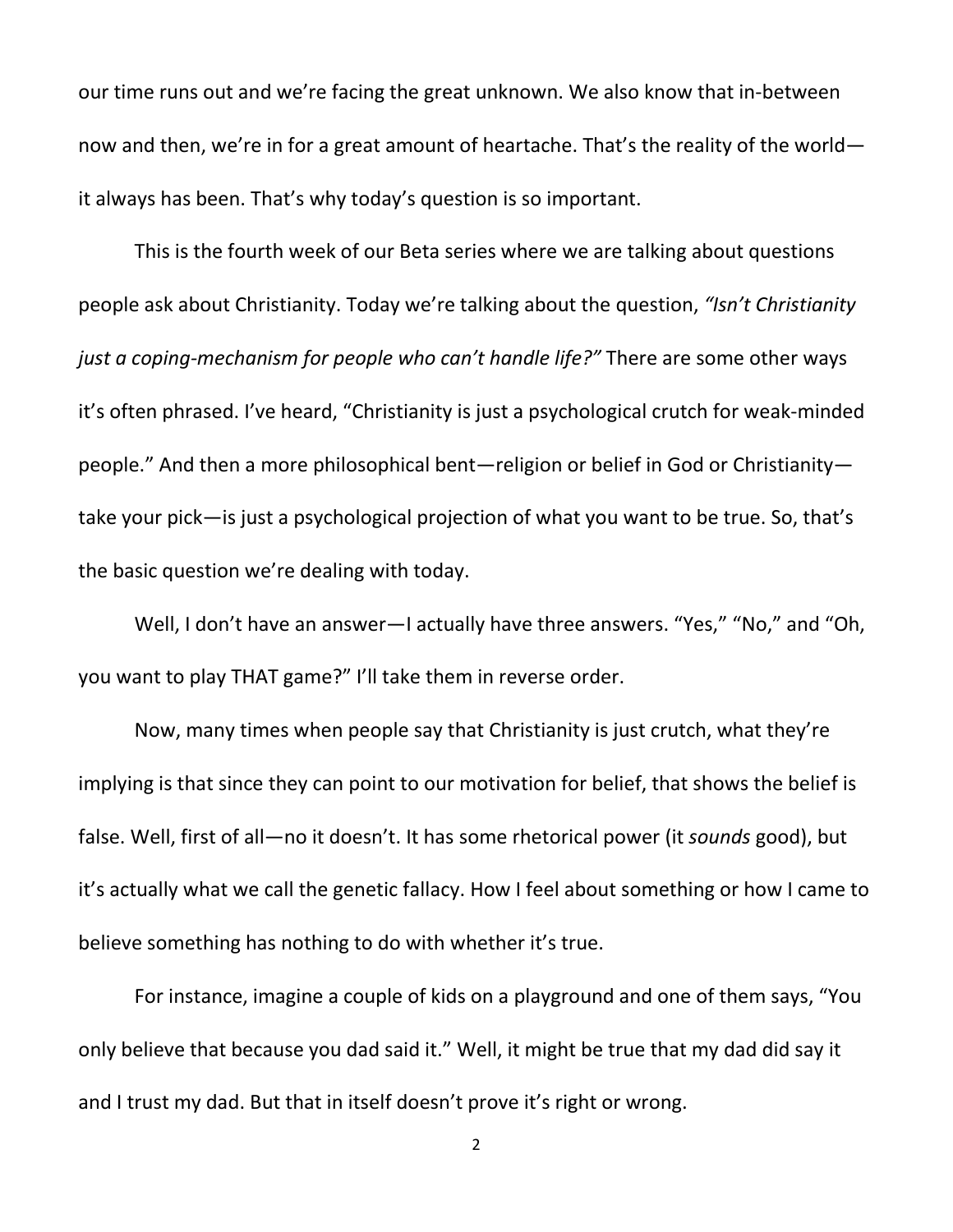But an even better way to deal with this is just to turn it back on itself. The atheist philosopher Thomas Nagel wrote, *"I want atheism to be true and am made uneasy by the fact that some of the most intelligent and well-informed people I know are religious believers. It isn't just that I don't believe in God and, naturally, hope that I'm right in my belief. It's that I hope there is no God! I don't want there to be a God; I don't want the universe to be like that."*

Now, I appreciate that moment of honesty, but does the fact that he wants God not to exist prove that he's wrong? Of course not. And you can do that with all the ways we ask that questions. Isn't Christianity just a psychological crutch for people who aren't strong enough to handle life? Isn't atheism just a psychological crutch for people who can't handle the idea of answering to an ultimate authority. Either way, it doesn't prove anything. So, let's first get that out of the way.

*But my second answer to this question is, "No" Christianity isn't just a coping mechanism.* The way Sigmund Freud phrased this is that God is a projection of our desire for a father-figure. Of course, Freud was all about childhood development so he explained it by saying that when we're young, we look to our father for protection, but as we get older, we realize that we can no longer look to our parents because they're not big enough, so some people invent an ultimate authority that can do the job. To Freud, religious belief is simply wish-fulfillment.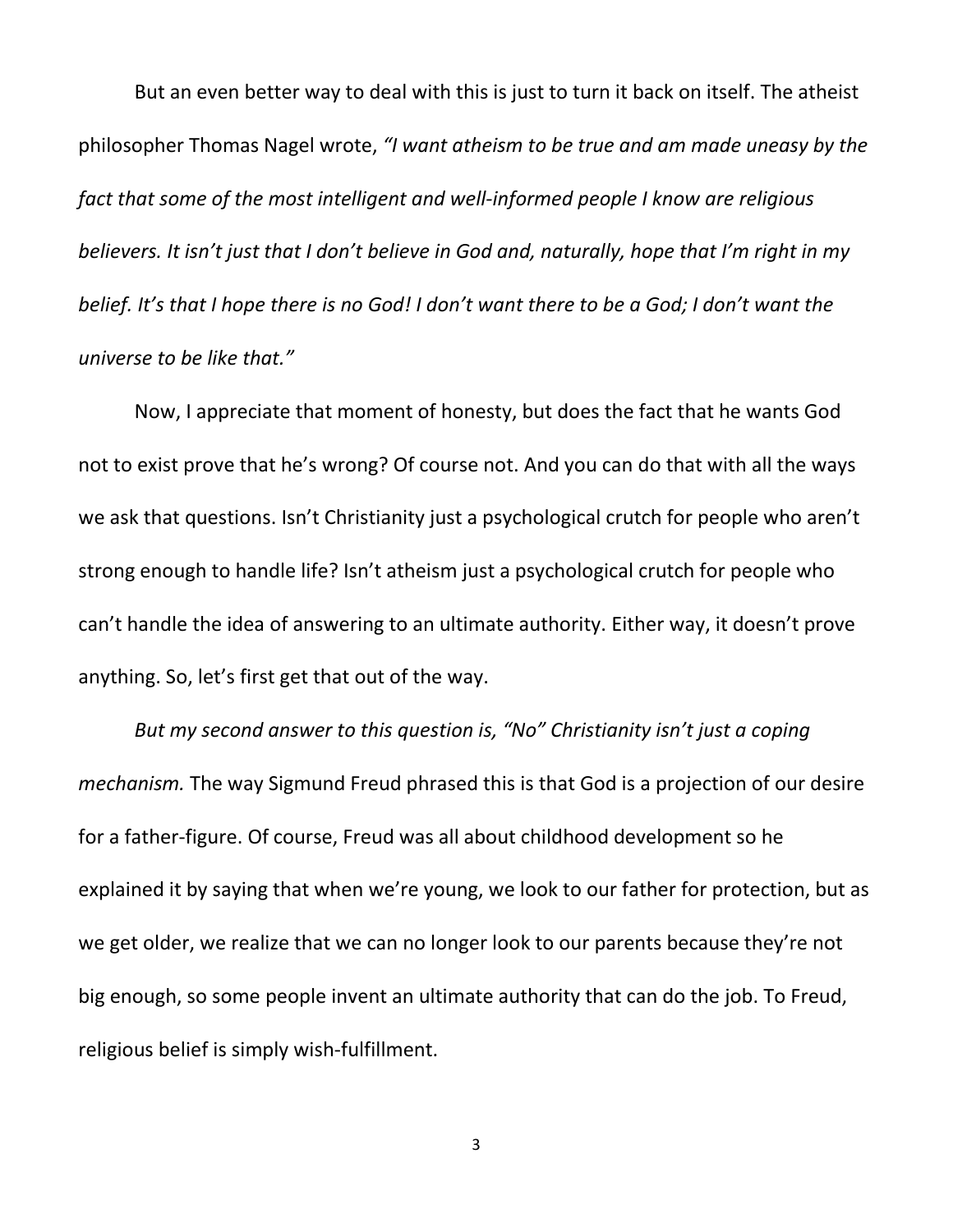Of course, this grossly misrepresents religious belief. First, individuals generally don't invent religion for themselves. Most people who believe in God or practice religion subscribe to a set of beliefs they didn't choose.

In fact, some people don't WANT to believe God exists or that Christianity is true, but they do anyway. There are many aspects of Christianity that are just hard and if I were going to project my own psyche and come up with a religion, it probably would look a bit different than Christianity. In general, I would think Jesus is pretty cool, but I would leave out parts like Luke 14, when he says, **"27Whoever does not carry their cross and follow me cannot be my disciple."** Or I would get rid of things like, **"26…whoever wants to become great among you must be your servant, 27and whoever wants to be first must be your slave."**

Think about the martyrs who were stoned, beheaded, baptized to death, fed to the lions, burned at the stake, and impaled on poles and lit on fire, were they fulfilling a subconscious wish? Did they choose not to recant because they were weak-minded?

You see, it's a caricature of religion to think that any person's religion is simply what they want to believe. Now, of course, people can always find ways to explain the harder parts of religion, but there's really no evidence behind it, it's just conjecture.

The fact is, people like Freud—even though he wasn't a believer and didn't think highly of believers—felt he needed to explain why religion is an almost universal phenomenon. The fact is that everyone recognizes this fact. People seem to be wired for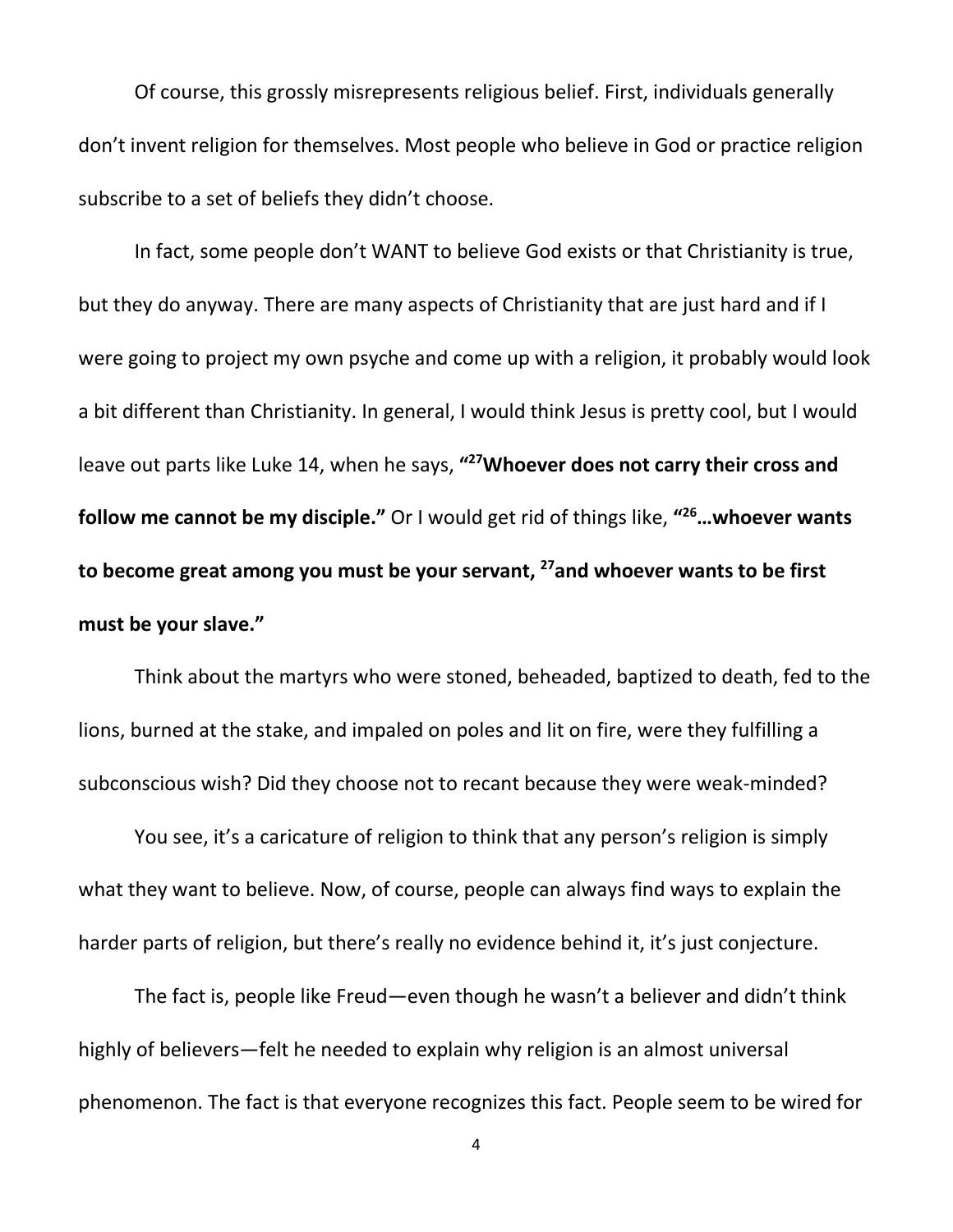belief in God. And there are certainly more sophisticated explanations than Freud's. One that's particularly popular right now is that religion evolved because its pro-social behavior and its effectiveness at binding groups together.

My favorite atheist, Jon Haidt explained it this way at a gathering of the Council for Christian Colleges and Universities gathering, *"Human beings evolved to be religious. It's in our nature…There is a God-shaped hole in the heart of each man…If there is a Godshaped hole in everyone's heart, regardless of how it came about, then it matters how that hole gets filled…If you fill it with a community that values service and decency and responsibility and caring for your family and caring for others then things will go well for those people and for the community and for the country."*

Now, I like Jon Haidt and I think a lot of his research is incredibly insightful. And I agree with him when he quotes Augustine that there's a God-shaped hold in the heart of each human. But his explanation is that this desire for God evolved because it was advantageous for humanity.

But C.S. Lewis had a different explanation in this famous passage from Mere Christianity, *"The Christian says, 'Creatures are not born with desires unless satisfaction for those desires exists. A baby feels hunger: well, there is such a thing as food. A duckling wants to swim: well, there is such a thing as water. Men feel sexual desire: well, there is such a thing as sex. If I find in myself a desire which no experience in this world can satisfy, the most probable explanation is that I was made for another world. If none of my earthly*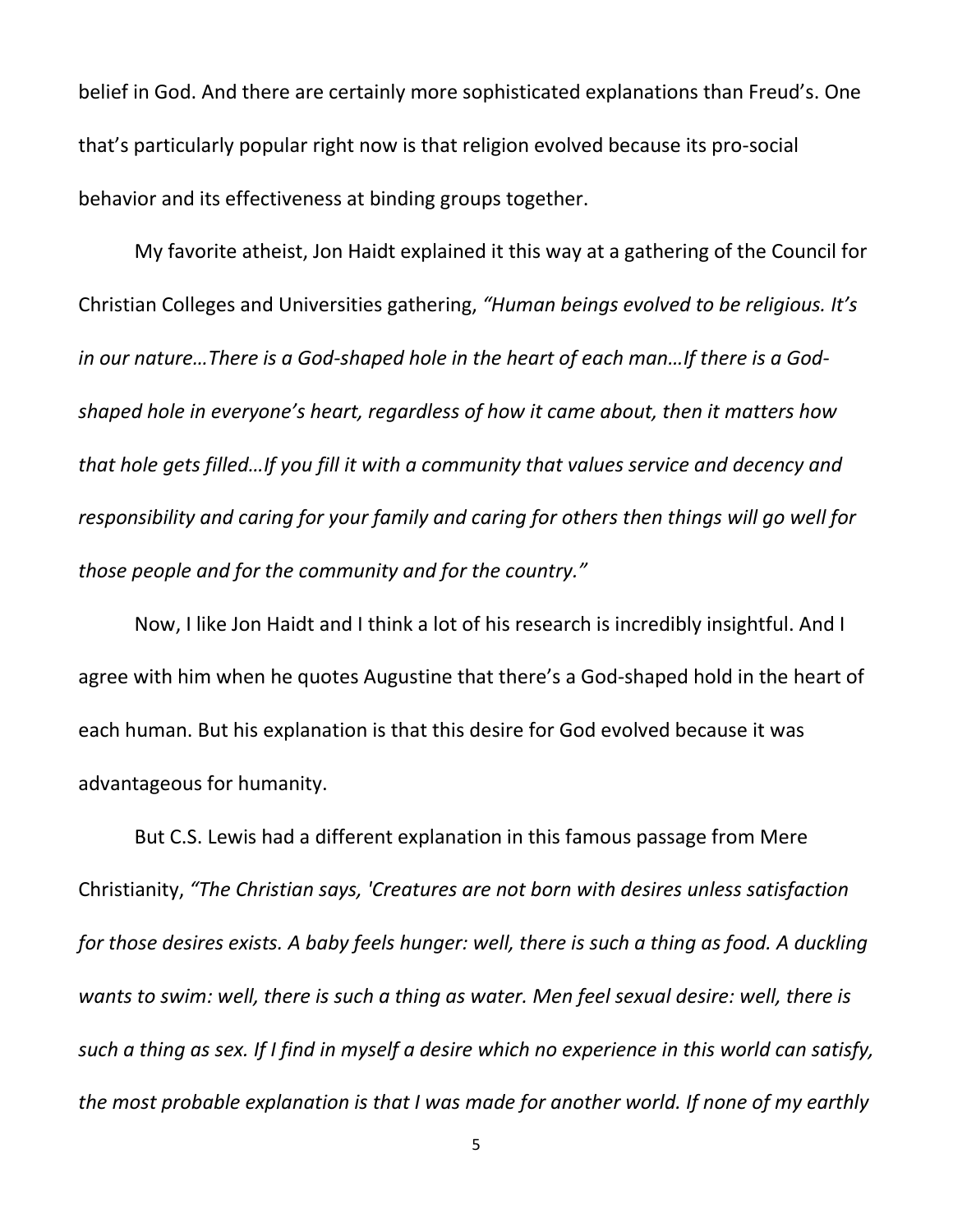*pleasures satisfy it, that does not prove that the universe is a fraud. Probably earthly pleasures were never meant to satisfy it, but only to arouse it, to suggest the real thing."*

When someone says that Christianity is only a projection of our psyche, wishfulfillment or an evolutionary trick, they don't do so because they have proof of it, they're just asserting it. And when they do, they often paint a very simplistic picture of religious belief that doesn't deal with all the differences among religions. So, no Christianity isn't just a psychological crutch or wish-fulfillment or coping-mechanism.

And my third answer is, *"yes" Christianity IS a coping-mechanism…and a darn good one at that!* Pretty much everyone from atheists to Christians agree that Christianity helps people cope with the questions, stresses and difficulties of life.

We shouldn't be embarrassed or threatened by that idea. The Bible encourages it. Philippians 4:6-7 says, **"6 Do not be anxious about anything, but in every situation, by prayer and petition, with thanksgiving, present your requests to God. 7 And the peace of God, which transcends all understanding, will guard your hearts and your minds in Christ Jesus."** 2 Corinthians 1:3-4 says**, "3 Praise be to the God and Father of our Lord Jesus Christ, the Father of compassion and the God of all comfort, 4 who comforts us in all our troubles, so that we can comfort those in any trouble with the comfort we ourselves receive from God."**

Even Jesus gets in on it in Matthew 6:25-27, **"25Therefore I tell you, do not worry about your life, what you will eat or drink; or about your body, what you will wear. Is**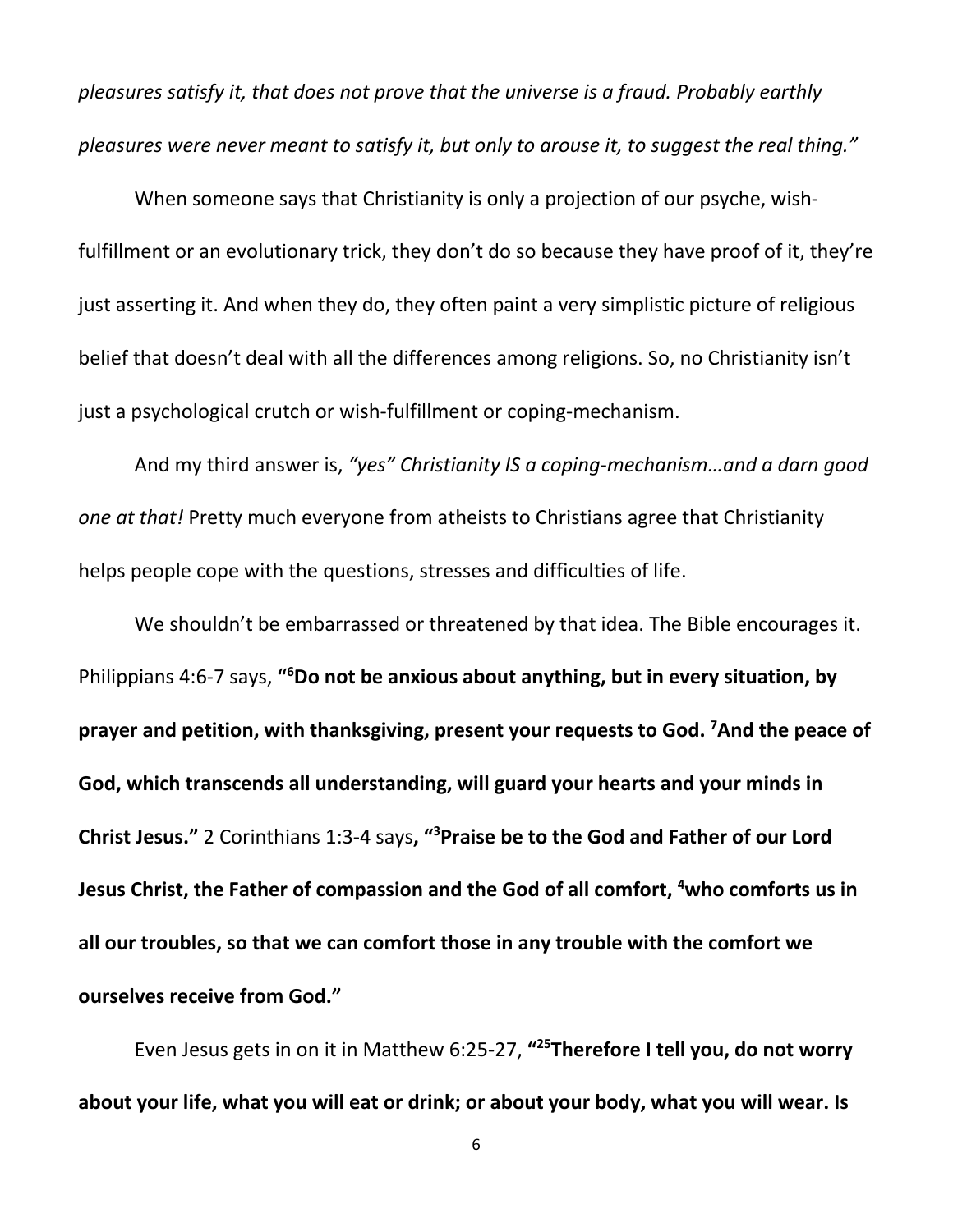**not life more than food, and the body more than clothes? 26Look at the birds of the air; they do not sow or reap or store away in barns, and yet your heavenly Father feeds them. Are you not much more valuable than they? 27Can any one of you by worrying add a single hour to your life?"** That sounds like coping to me.

Now, here's the reality—everyone has crutches. Everyone tries to cope in different ways. The truth is, the universe is really big. And like I said at the beginning of the message, there's so much in this life that we can't control. We're at the mercy of forces that we can't even perceive, let alone take head-on. On a regular basis, we experience tragedy, illness, disappointment, confusion, busyness, stress and the list goes on and on. And people have both good and bad ways to cope with life. Here are three bad ways.

The first is *numbing*. The obvious way people numb is through substances. It could be alcohol or drugs—including opioids that are so rampant today. But another way we numb ourselves is through social media. In any given room at any particular time today, you can look around and a large percentage of people are staring at a phone, scrolling through our Facebook or Instagram feed—not because there's a lot there that's worthwhile, but because it keeps our brain occupied. When we do see something new or something familiar, we get a little dopamine hit that feels good—it feels like connection until it wears off and we search for the next hit. For many of us, this is preferable to being alone with our thoughts. We would often rather numb our minds than deal with our problems.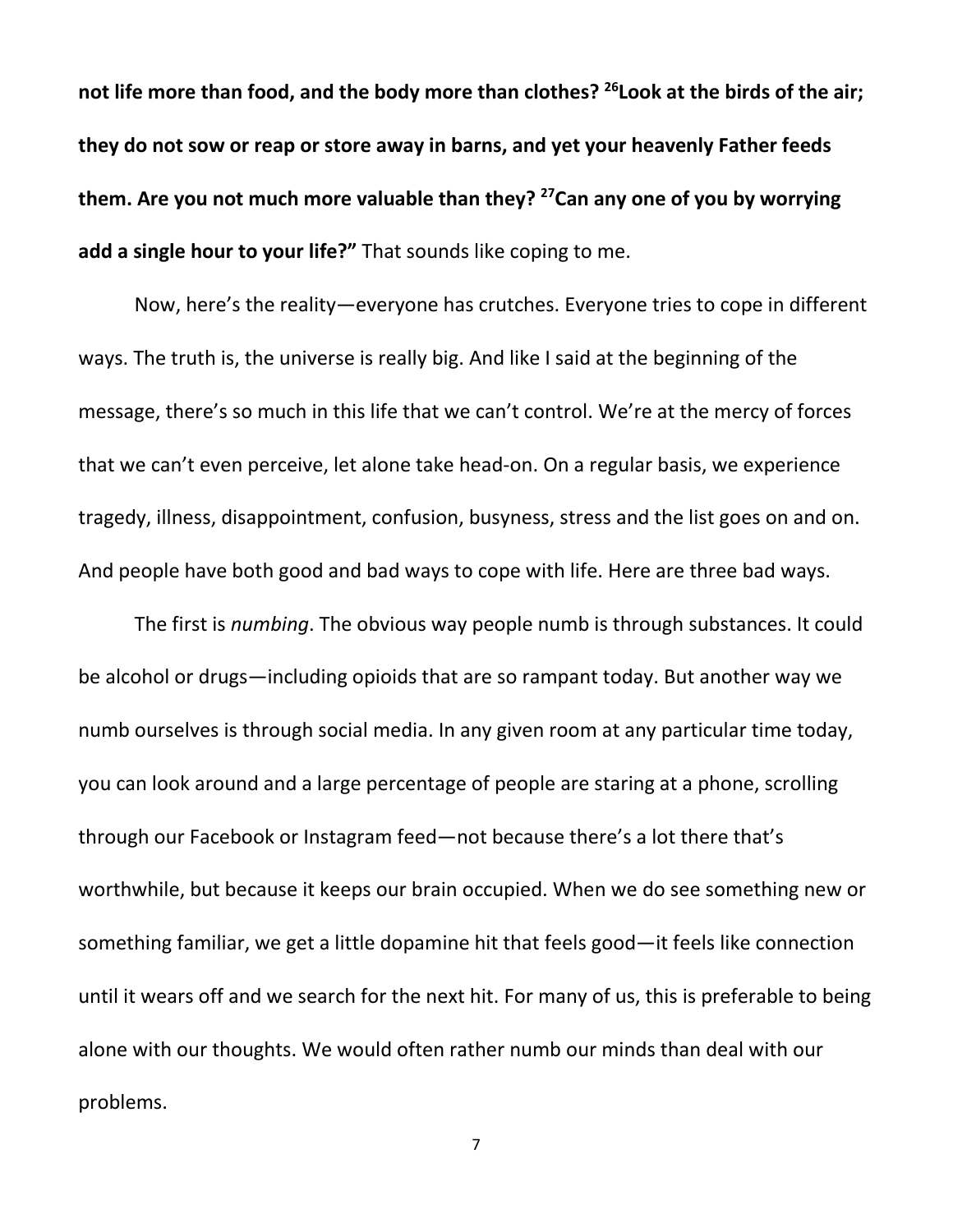The second way people cope overlaps with the first one and that's *distraction.* Catholic professor and author Ulrich Lehner writes, *"Although we do not realize it, entertainment is the second biggest…coping mechanism; we pay sports heroes, movie stars and entertainers so much because they distract us from the conclusion that we are mortal and that our life is meaningless without God."*

The third way would be to attempt to *gain control*. Here's Lehner again, *"Science is, in my view the number one coping mechanism of humans to deal with the inescapable truth that we and everything we produce will someday cease to exist (at least on this planet). That is the reason we pay doctors more than philosophers; they keep death and pain away from us."*

We get face-lifts, tummy tucks, butt lifts. We work out obsessively, take billions of dollars in supplements and fall for ridiculous scheme that promise the easy way to a longer life. Why do we do this? We're *coping*.

The problem is that all these ways to cope are unhealthy and ineffective because they're based on lies. All of them deny the reality that eventually, life catches up. But even though Christianity isn't JUST a coping-mechanism, it is a good one. Why do I say that? Well, there are a few things that make for a good way to cope with life.

*First, it's effective and long-lasting.* Of course, this can't be the only reason, but it at least one of the great tests of coping mechanisms is that it works. I'm sure many of you can resonate with this. There have been various times in your life when you've drawn on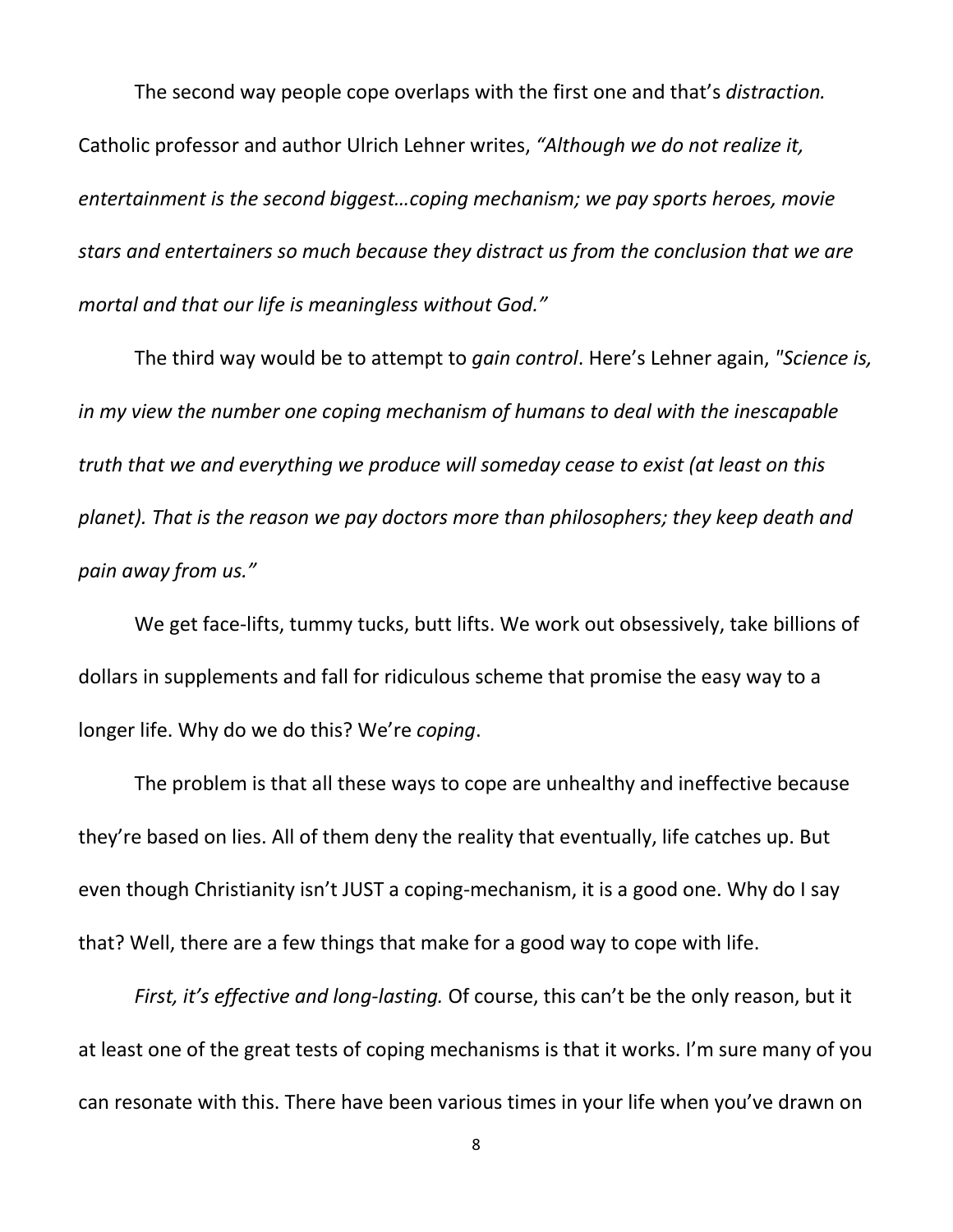your faith to get you through hard times. Maybe someone sent you a Scripture or you came to worship and experienced the presence of God. And even though your circumstance didn't go away, you were covered by a deep sense of peace.

There are few people—even non-believers who disagree that Christianity in particular, and even religion in general is an effective way to deal with the ups and downs of life. That's why even atheists try to recreate that experience. The fact is that faith works and has brought comfort to billions of people throughout history.

*Second, it draws on life-affirming community.* There are some copingmechanisms—namely ones that numb or distract that end up separating us from other people. But Christianity, when it's working right, draws people into healthy community.

This is one of the ways atheists have tried to recreate what they lose in religious practice. There have been a number of atheist or humanist "churches" that have popped up around the world trying to imitate what Christian churches have—they meet every Sunday, sing and have a message—usually about politics or doing good of some sort. But they haven't been particularly effective and tend to die fairly quickly.

Christianity is a communal faith. It's based on common belief and common support for each other. This is the way it's supposed to be. You see, one of the things people often don't realize is that Christianity isn't just an intellectual belief, it's intended to be a way of life.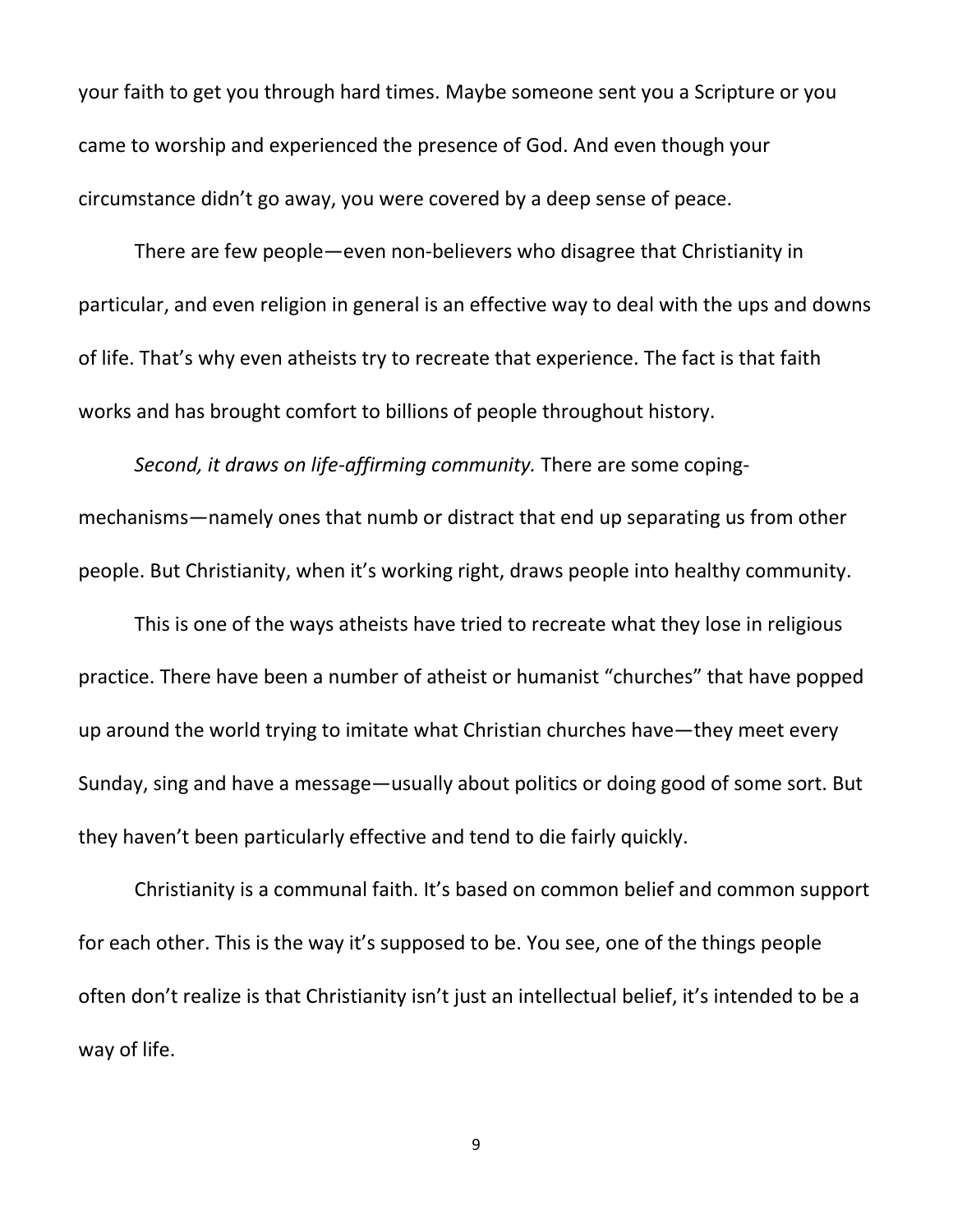I love how Acts, chapter 2 describes the early church, "44All the believers were together and had everything in common. **45They sold property and possessions to give to anyone who had need. 46Every day they continued to meet together in the temple courts. They broke bread in their homes and ate together with glad and sincere hearts, 47praising God and enjoying the favor of all the people. And the Lord added to their number daily those who were being saved."**

The New Testament even commands believers to be together to support each other. Ephesians 4:2 says, **"2 Be completely humble and gentle; be patient, bearing with one another in love."** James 5 says, **"13Is anyone among you in trouble? Let them pray. Is anyone happy? Let them sing songs of praise. 14Is anyone among you sick? Let them call the elders of the church to pray over them and anoint them with oil in the name of the Lord. 15And the prayer offered in faith will make the sick person well; the Lord will**  raise them up. If they have sinned, they will be forgiven. <sup>16</sup>Therefore confess your sins **to each other and pray for each other so that you may be healed. The prayer of a righteous person is powerful and effective."**

Now, we've talked about this before, I our society has forgotten how to do this. It can be a real struggle for people in our modern, individualistic culture to operate like this. But if we follow, not just the beliefs of Jesus, but they way of Jesus, we have to reclaim this practice, because this is one of the most common ways Christianity has helped people through life.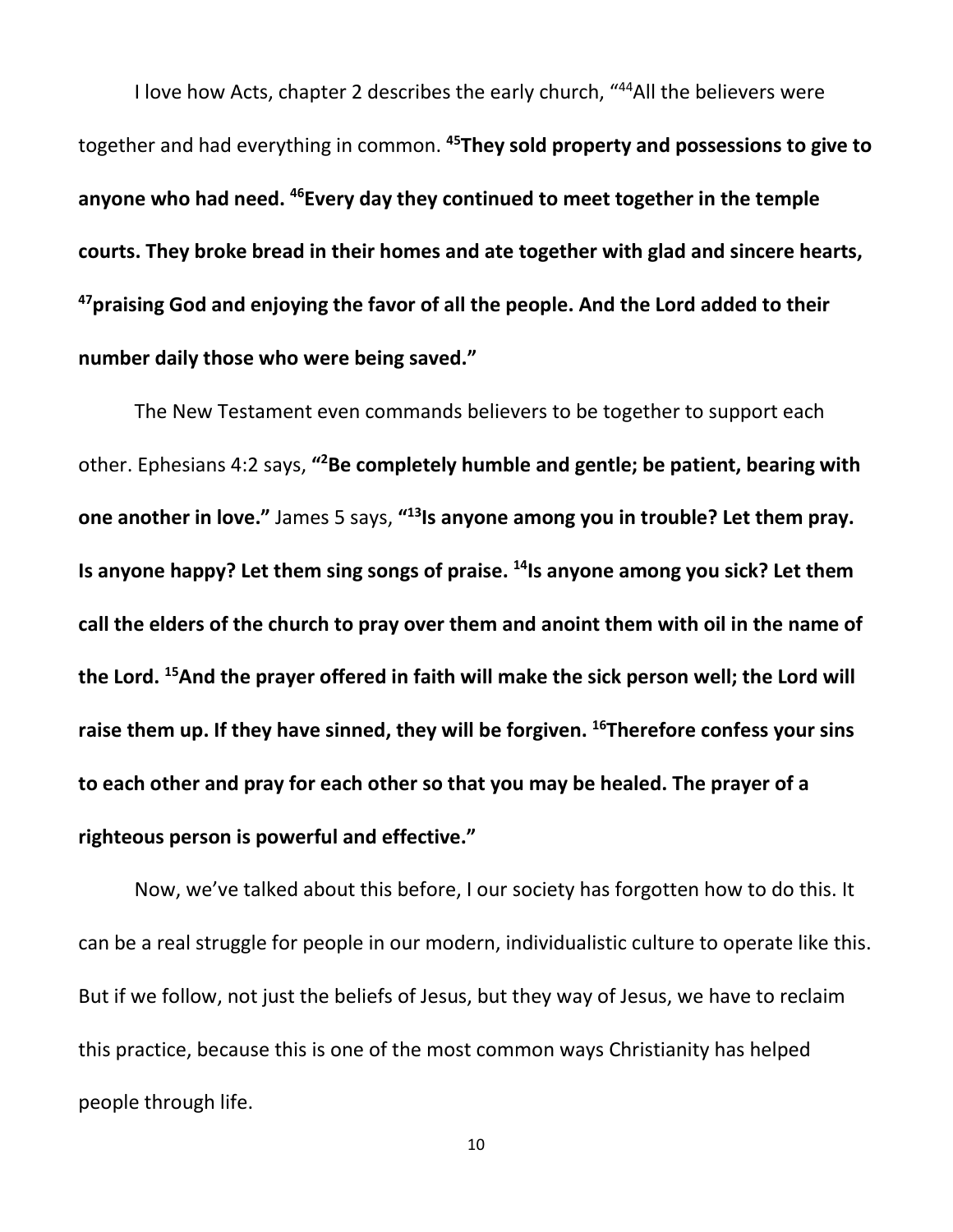The third reason Christianity is a good coping-mechanism is that *it connects us to, rather than distractions us from reality.* The best coping mechanism is simply know the truth. Jesus says that when we follow him, **"You will know the truth and the truth will** 

## **set you free." (John 8:32)**

A number of years ago, when we were in Iowa, I started to develop some pretty severe anxiety about my health. I wouldn't have been able to label it as that, but as I look back, that's exactly what it was. I never told my wife about it, but for at least a year, I slept for about two hours a night because when the lights would go out, my thoughts would immediately start to think I was dying. Every ache and pain was cancer—that was my big fear. And I was gripped with the thought that my wife would have to raise the kids by herself and my kids would grow up without a dad. It was awful.

It didn't generally happen during the day, except one day when I was sitting at my desk in my office at the church and my heart started racing. I started to get sweaty and light-headed—I really didn't feel well at all.

It was about lunch-time so I went home and laid down in our recliner, hoping to feel better, but only getting worse. Finally, I got my wife, who was staying home with the kids at the time and told her, "Honey, I need you to take me to the doctor. I think something is wrong."

Well, we went to the doctor and they did and EKG and everything came out fine. While I still didn't feel better, knew it was time to do something, so I ratcheted up my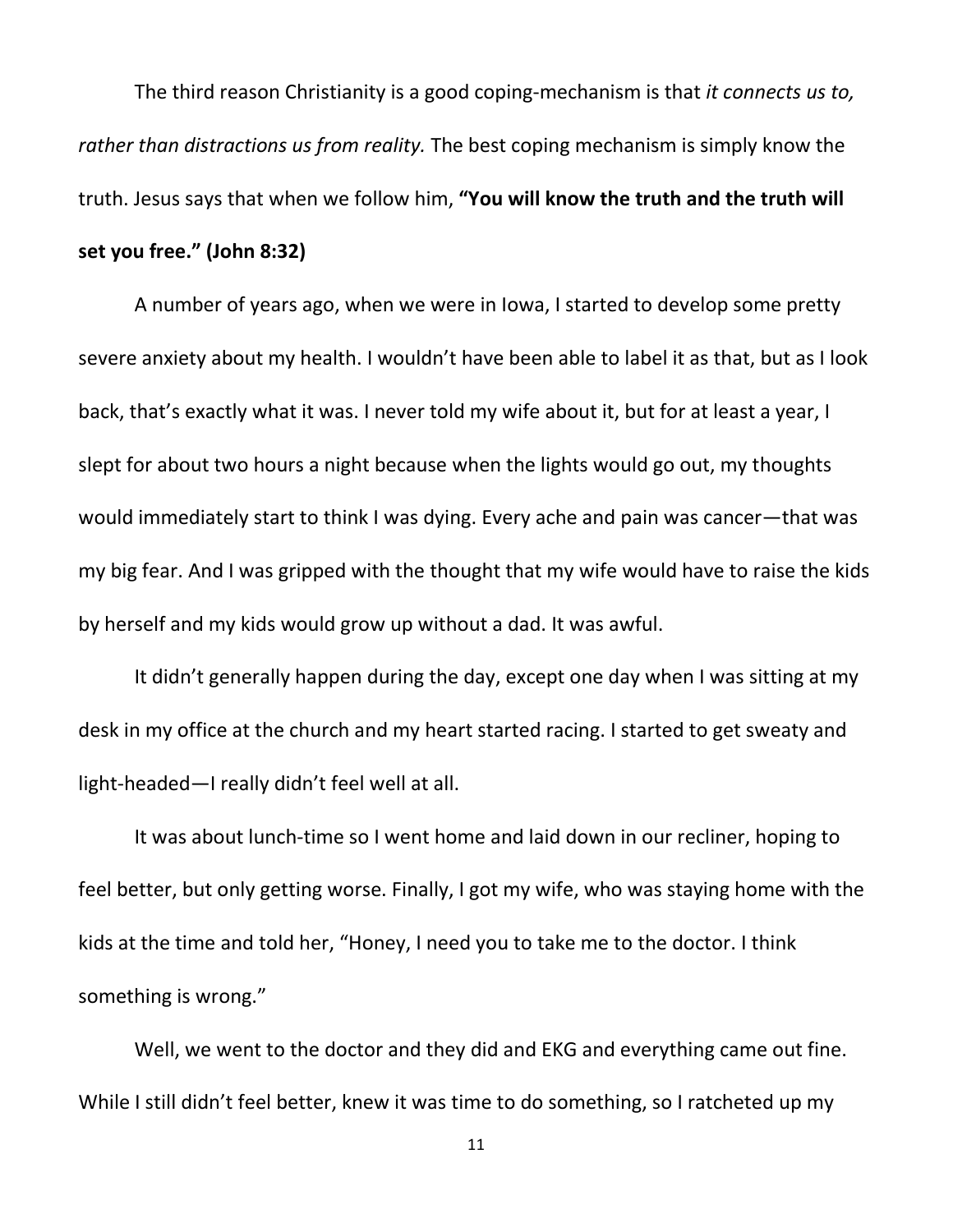courage and set up a doctor's appointment for a full physical—blood work and everything.

I can't tell you how nervous I was going to the doctor. I honestly didn't want to know if anything was wrong, but I was tired of living that way. So, we did the whole thing and I remember being very nervous as I was waiting for the results. Finally, they came when the doctor came in and went over them with me and she said I had a clean bill of health. I wish I could better describe the sense of relief I had when I heard those words from her. When I found out the truth, my life changed. I didn't need to cope anymore because the truth set me free.

Now, there are versions of Christianity—what I would call something like folkreligion that essentially amounts to wishful thinking. *"God will never give you more than you can handle." "When God closes a door, he opens a window."* It's usually filled with trite sayings and sentimentality. When we fall into that type of faith when Christianity is JUST a coping-mechanism.

But real, historic Christianity is so much more. It's not a spirituality that's so vague as to be meaningless. It's more than just some meditation exercises that amount to psychological tricks. It's been the belief of some of the most robust thinkers in history from Augustine to Anselm in the past to great scientists, writers and philosophers like C.S. Lewis and Alvin Plantinga. And they believe it, not because it works, but because they've explored it and have found it to be true.